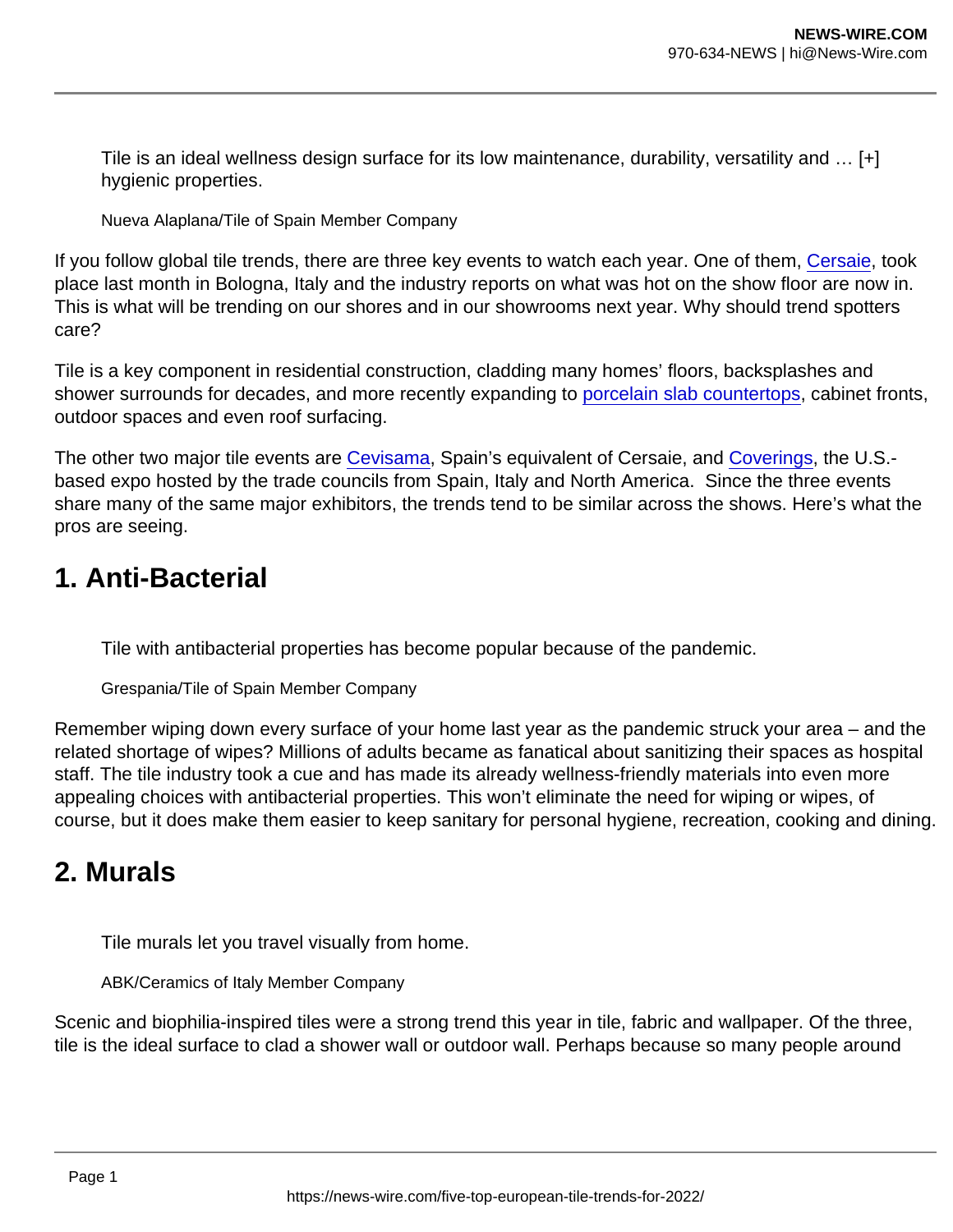the world have spent so many extra hours at home this past year and a half, having their walls evoke the flora or fauna of their favorite vacation spot has strong wellness appeal!

# 3. Baroque Style

Versace brings its baroque patterns to a tile line.

Versace Ceramics/Ceramics of Italy Member Company

We saw a similar trend a century ago with steampunk and roaring 20s influences. Today's trends are more classical, but exuberant, dramatic and luxurious for a generation of young homeowners who want to put their stamp on their living spaces and aren't necessarily concerned about resale.

## 4. Pastels

Muted pastels, especially nature-inspired, are trending this year.

Equipe/Tile of Spain Member Company

With crises around the world blaring for attention and energy, it isn't surprising that soft, warm pastels would show up as a trend this year. These include rose, sky blue, mint and sage and complement popular paint brands' colors of the year. Nature-inspired hues are especially popular in gently-neutral blues and greens.

# 5. Texture and Dimensionality

Dimensional and textured tiles let you create interesting looks with durability.

Ragno/Ceramics of Italy Member Company

This isn't a new trend, but with ever more sophisticated printing technology, it's getting easier to mass produce impressive surfaces with textured and three dimensional finishes. This makes it easier to create interesting spaces at home that are still low maintenance and durable.

If you're in the design and construction industry and interested in seeing tile trends without an international plane ticket, consider attending [Coverings 2022](https://www.coverings.com/) in Las Vegas next April 5 to 8.

 $\overline{\phantom{a}}$